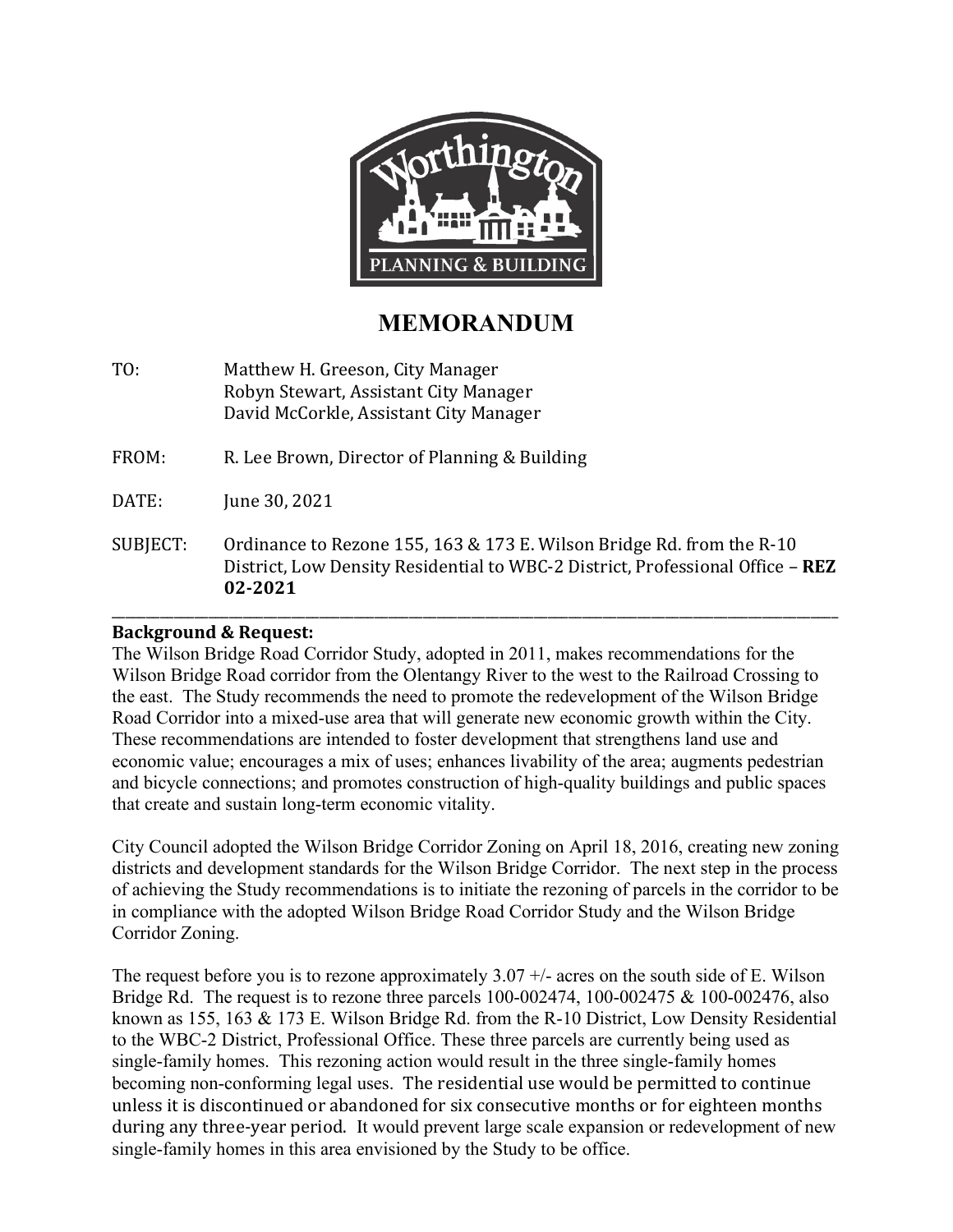# **R-10 District – Low Density Residential – Current Zoning**

For low density residential development which has ready access to most community facilities. Community water and sewerage facilities are required.

## (1) Permitted Uses:

- Single-family dwelling
- Public uses
- Essential services
- Accessory uses
- Home occupation

## (2) Conditional Uses:

- Public service facility
- Plant production
- Noncommercial recreational facility
- Semipublic uses
- Co-located child day care center, nursery school and preschool

(3) Development Standards:

| <b>Zoning</b>   | <b>Minimum</b><br><b>Lot Width</b> | <b>Minimum</b><br>Lot Area | Front   | Rear<br><b>Setback   Setback</b> | <b>Side</b><br><b>Setback</b> | <b>Max</b><br><b>Height of</b><br><b>Building</b><br><b>Stories</b> | <b>Max</b><br>Height |
|-----------------|------------------------------------|----------------------------|---------|----------------------------------|-------------------------------|---------------------------------------------------------------------|----------------------|
| $R-10$          | 80-feet                            | $10,400$ sq.               | 30-feet | 30-feet                          | 8-feet,                       | $2 \frac{1}{2}$ -                                                   | 30-feet              |
| <b>District</b> |                                    | ft.                        |         |                                  | 12-feet                       | stories                                                             |                      |

# **WBC-2 District – Professional Office – Proposed Zoning**

Areas to promote small to medium sized office uses. A variety of office types and styles are encouraged to promote flexibility and adaptability.

- (1) Permitted Uses:
	- Office uses
	- Essential services
	- Accessory uses.

(2) Conditional Uses:

• Public uses and Semi-public uses

(3) Development Standards – South side of E. Wilson Bridge Rd.:

| <b>Zoning</b>              | <b>Minimum</b><br><b>Lot Width</b> | <b>Minimum</b><br><b>Lot Area</b> | <b>Front</b><br><b>Setback</b> | Rear<br>Setback | <b>Side</b><br><b>Setback</b> | <b>Max</b><br>Height of<br><b>Building</b><br><b>Stories</b> | <b>Max</b><br>Height |
|----------------------------|------------------------------------|-----------------------------------|--------------------------------|-----------------|-------------------------------|--------------------------------------------------------------|----------------------|
| $WBC-2$<br><b>District</b> | 200-feet                           | 2-acre                            | 5-feet to<br>20-feet           | 50-feet         | N <sub>o</sub><br>Minimum     | $2 \frac{1}{2}$ -<br>stories                                 | 35-feet              |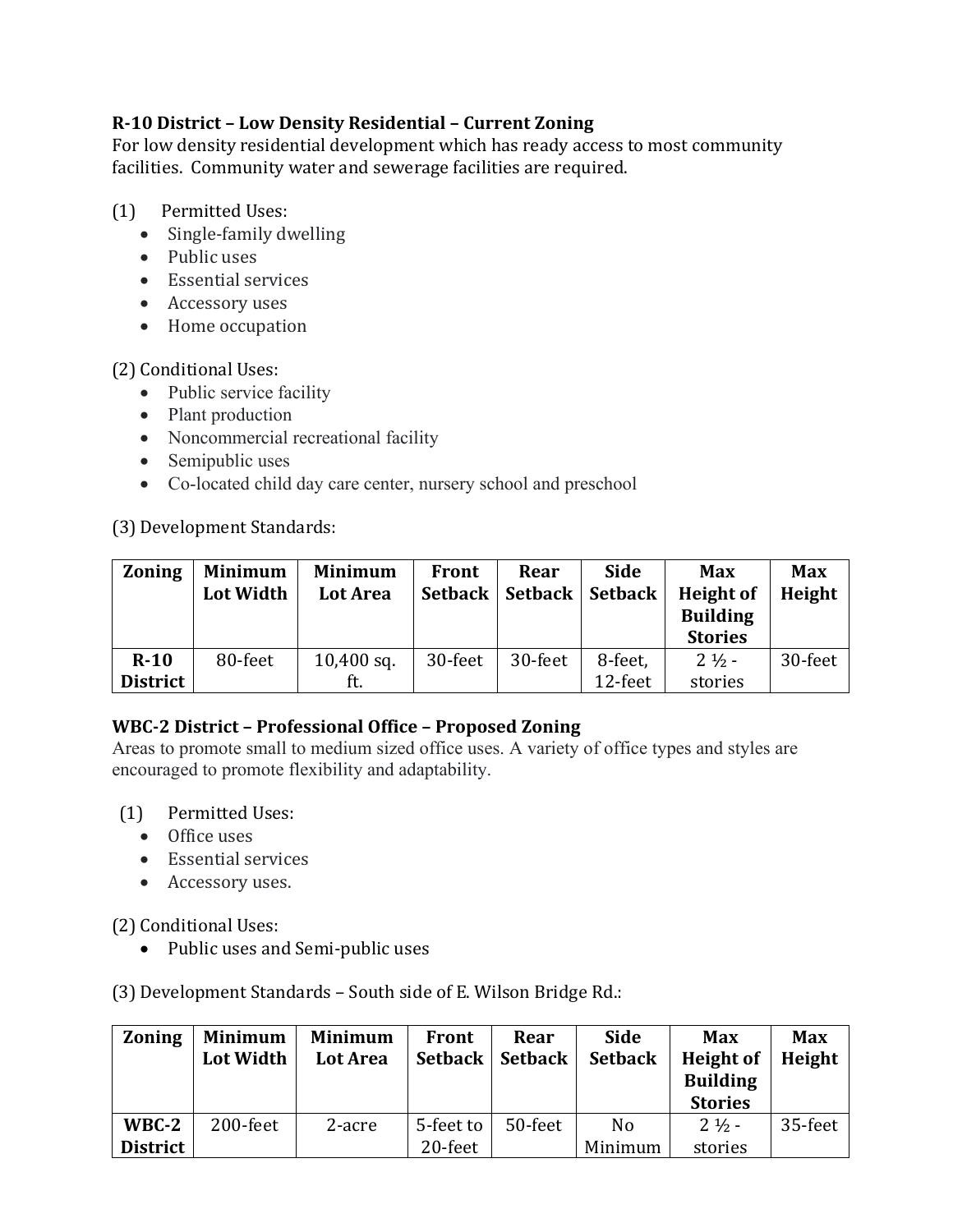| <b>Direction</b> | <b>Current Zoning</b>          | <b>Recommended Land Use</b>        |  |  |
|------------------|--------------------------------|------------------------------------|--|--|
| North            | C-3 – Institutions & Offices   | WBC-4 - Office                     |  |  |
| East             | R-10 - Low Density Residential | WBC-1 - Medium Density Residential |  |  |
| South            | R-10 - Low Density Residential | R-10 - Low Density Residential     |  |  |
| West             | R-10 - Low Density Residential | WBC-2 - Professional Office        |  |  |

#### **Surrounding Zoning & Land Uses:**

## **Worthington Planning & Zoning Code**

## **1151.06 [Nonconforming Uses of Structures or of Structures & Premises in](https://codelibrary.amlegal.com/codes/worthington/latest/worthington_oh/0-0-0-23345#JD_1151)  [Combination](https://codelibrary.amlegal.com/codes/worthington/latest/worthington_oh/0-0-0-23345#JD_1151)**

If lawful use involving individual structures with a replacement cost of one thousand dollars (\$1,000) or more, or of structures and premises in combination, exists at the effective date of adoption of this Zoning Ordinance (Ordinance 51-71, passed December 13, 1971), or amendment thereto, that would not be allowed in the district under the terms of this Ordinance, the lawful use may be continued so long as it remains otherwise lawful, subject to the following provisions:

(a) No existing structure devoted to a use not permitted by this Ordinance in the district in which it is located shall be enlarged, extended, constructed, reconstructed, moved or structurally altered except in changing the use of the structure to a use permitted in the district in which it is located.

(b) Any nonconforming use may be extended throughout any parts of a building which were manifestly arranged or designed for such use at the time of adoption or amendment of this Ordinance, but no such use shall be extended to occupy any land outside such building.

(c) If no structural alterations are made, any nonconforming use of a structure, or structure and premises, may as a special exception be changed to another nonconforming use provided that the Board of Zoning Appeals either by general rule or by making findings in the specific case, finds that the proposed use is equally appropriate or more appropriate to the district than the existing nonconforming use. In permitting such change, the Board of Zoning Appeals may require appropriate conditions and safeguards in accord with the provisions of this Ordinance.

(d) Any structure, or structure and land in combination, in or on which a nonconforming use is superseded by a permitted use, shall thereafter conform to the regulations for the district, and the nonconforming use may not thereafter be resumed.

(e) When a nonconforming use of a structure, or structure and premises in combination, is discontinued or abandoned for six consecutive months or for eighteen months during any three-year period, except when government action impedes access to the premises, the structure, or structure and premises in combination, shall not thereafter be used except in conformity with the regulations of the district in which it is located; and

(f) Where nonconforming use status applies to a structure and premises in combination, removal or destruction of the structure shall eliminate the nonconforming status of the land. Destruction for the purpose of this subsection is defined as damage to an extent of more than fifty percent of the replacement cost at time of destruction.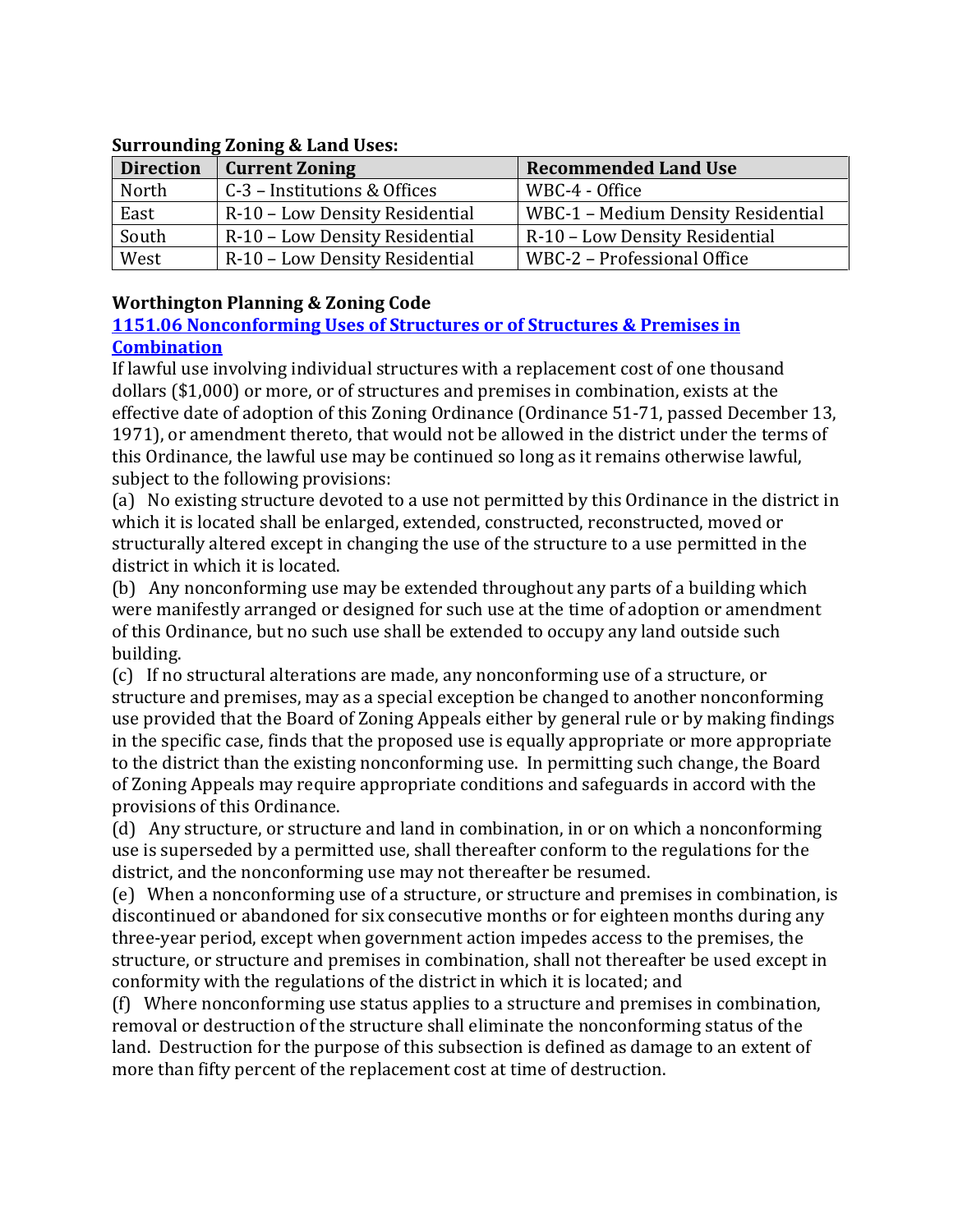#### **Land Use Plans:**

## [Comprehensive Plan Update & 2005 Strategic Plan for Worthington](https://worthington.org/DocumentCenter/View/155/Comprehensive-Plan?bidId=)

The 2005 Comprehensive Plan Update states that office space has always been an important part of a well-balanced community because it provides employment centers and professional services for residents. Today, however, the companies located in Worthington's professional office corridors are crucial to the financial well-being of the City. The employees of these businesses generate a significant portion of the income tax revenues that sustain the City budget. Approximately four percent of the land within the City of Worthington is devoted to commercial office land uses. By today's standards for Ohio cities, this would be considered a low percentage. Still, there is adequate commercial freeway office area to support a strong tax base for Worthington if it remains occupied and of high quality.

#### [Wilson Bridge Road Corridor Study](https://worthington.org/645/2011-Wilson-Bridge-Road-Corridor-Study)

The Wilson Bridge Road Corridor Study, adopted in 2011, makes recommendations for the Wilson Bridge Road corridor from the Olentangy River to the west to the Railroad Crossing to the east. The Study recommends the need to promote the redevelopment of the Wilson Bridge Road Corridor into a mixed-use area that will generate new economic growth within the City. These requirements are intended to foster development that strengthens land use and economic value; encourage a mix of uses; enhance livability of the area; to augment pedestrian and bicycle connections; and to promote construction of high-quality buildings and public spaces that create and sustain long-term economic vitality.

The Study recommends incorporating a mix of small to medium sized office spaces designed to serve local and regional markets. A range of office types and styles are desired in this area that are flexible and adaptable. New development should occur in a way that complements and enhances the streetscape through architectural design that is pedestrian in scale (i.e., setbacks, windows, façade treatments). Parking should be located to the side or rear of the structure or incorporated or shared with adjoining uses when possible.

The 2011 Wilson Bridge Road Corridor Study identifies this area as Professional Office for office uses and a recommended height of 2 ½ stories in height in this area.

## [Wilson Bridge Corridor Districts](http://library2.amlegal.com/nxt/gateway.dll/Ohio/worthington_oh/codifiedordinancesofthecityofworthington?f=templates$fn=default.htm$3.0$vid=amlegal:worthington_oh)

Chapter 1181 was adopted by City Council in 2016 to facilitate implementation of the Wilson Bridge Road Corridor Study, which promotes the redevelopment of the Wilson Bridge Road Corridor into a mixed-use area that will generate new economic growth within the City. These requirements are intended to foster development that strengthens land use and economic value; to encourage a mix of uses; enhance the livability of the area; to augment pedestrian and bicycle connections; and to promote construction of high-quality buildings and public spaces that help create and sustain long-term economic vitality.

The area was recommended for WBC-2 [Professional Office](https://codelibrary.amlegal.com/codes/worthington/latest/worthington_oh/0-0-0-37765#JD_1181.06) that would allow for a office uses with a height of 2 ½ stories. Areas to promote small to medium sized office uses. A variety of office types and styles are encouraged to promote flexibility and adaptability.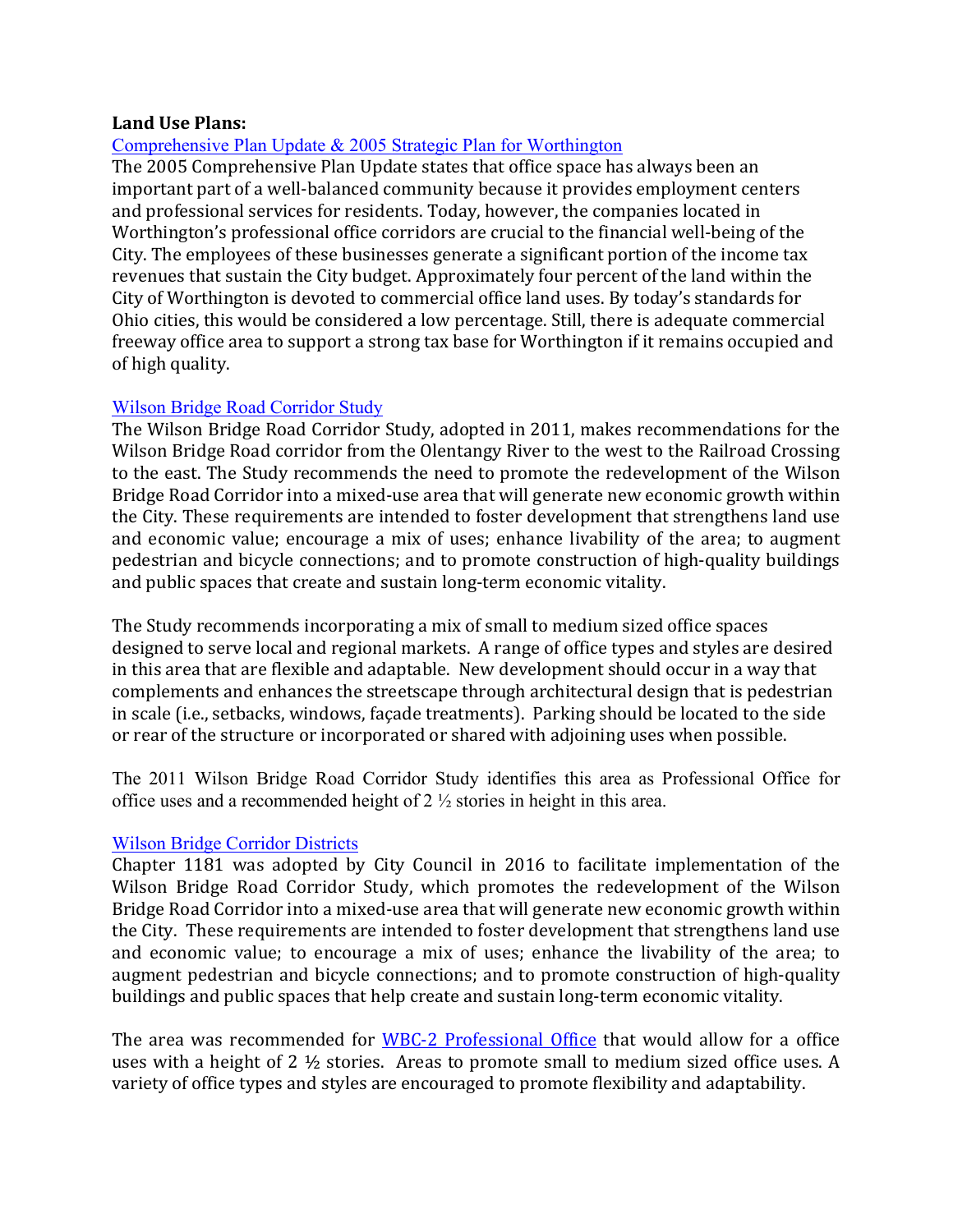## **Staff Analysis:**

- If the properties are rezoned to office, the current residential use of the property would be considered a non-conforming use. The residential use would be permitted to continue unless it is discontinued or abandoned for six consecutive months or for eighteen months during any three-year period.
- As long as we continue to have R-10 zoning, the City cannot prevent new or significantly renovated/expanded single-family houses on these parcels. Significant new single-family investment makes it more challenging and more expensive for the City to achieve the goals of the Wilson Bridge Corridor Study for this area.
- To move toward achieving the recommendations of the Corridor Study, the City should rezone the parcels to the recommended zoning (WBC-2 Professional Office). Once rezoned, the current structures and uses would be able to continue as nonconforming uses within the new zoning, however they would be prohibited from major expansion or new construction as residential properties, thus setting the stage for eventual redevelopment into office.
- Future development on these parcels would still be subject to an approved Preliminary and Final Plan that must be approved by the Municipal Planning Commission and City Council.
- The City was proactive and rezoned two parcels to the WBC-1 Medium Density Residential District in 2017 where the Granby Place apartments now stand to prohibit future single-family residential redevelopment on those parcels.
- There are two parcels in the corridor that are recommended for professional office and medium density residential that have had significant investment in new singlefamily homes.
	- o Both these property owners were made aware of the City's vision for the corridor prior to construction.

#### **Next Steps:**

After its introduction, the City's Codified Ordinances required City Council to refer the Ordinance to the Municipal Planning Commission (MPC) for investigation and report. The Municipal Planning Commission expects to review this item on Thursday, September 9, 2021 and forward its recommendation based on the Planning Goals of the City, as referenced in the Land Use Plans to City Council.

Future development on these parcels is still subject to an approved Preliminary and Final Plan that must be approved by the Municipal Planning Commission and City Council.

Please see attached maps for reference: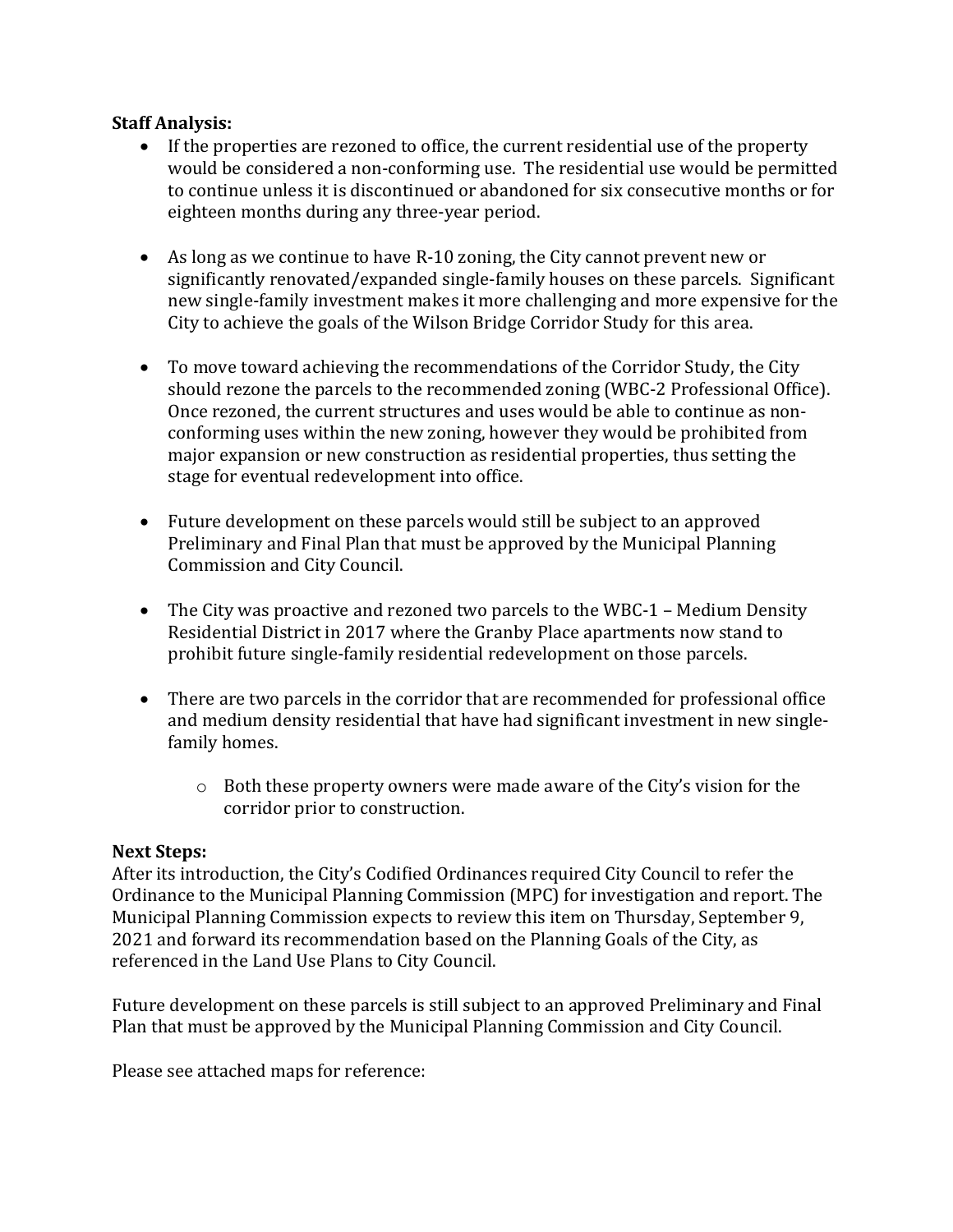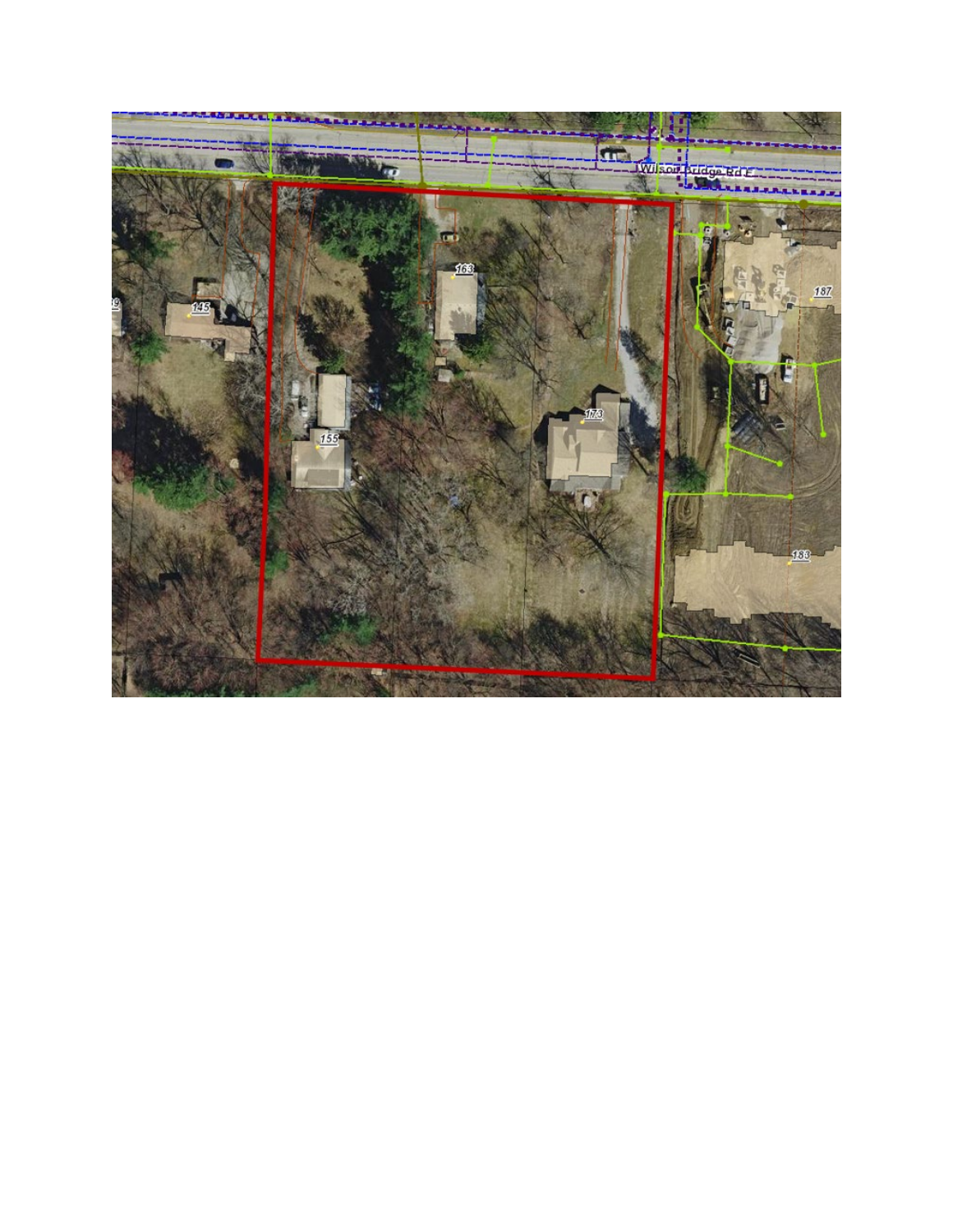#### **Proposed Zoning**

WBC-1 - Medium Density Residential WBC-2 - Professional Office WBC-3 - Mixed Use WBC-4 - Office



#### **Proposed Zoning**

WBC-1 - Medium Density Residential WBC-2 - Professional Office